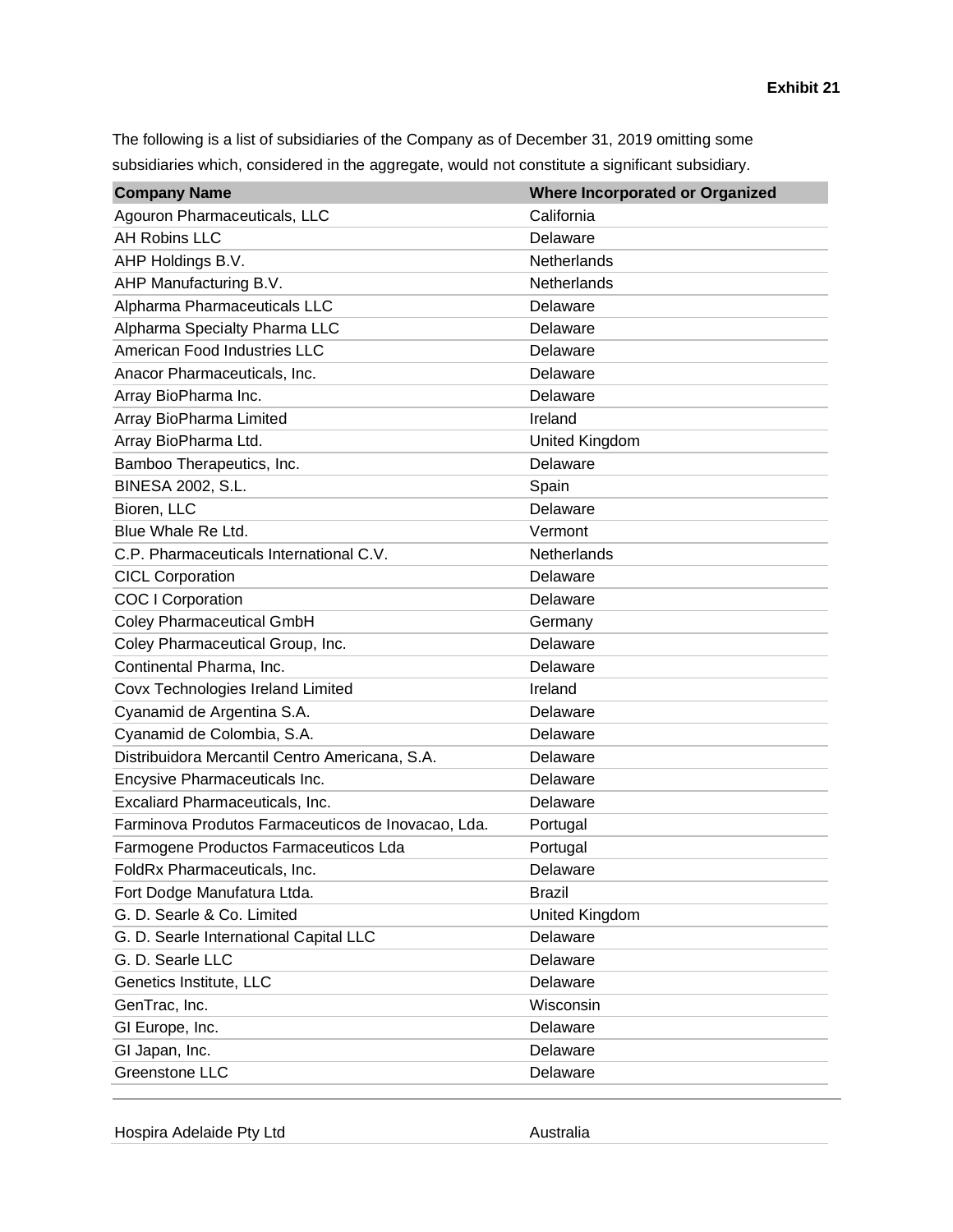| Hospira Australia Pty Ltd                          | Australia      |
|----------------------------------------------------|----------------|
| Hospira Benelux BVBA                               | Belgium        |
| Hospira Enterprises B.V.                           | Netherlands    |
| Hospira France SAS                                 | France         |
| Hospira Holdings (S.A.) Pty Ltd                    | Australia      |
| Hospira Invicta, S.A.                              | Spain          |
| Hospira Ireland Holdings Unlimited Company         | Ireland        |
| Hospira Limited                                    | Hong Kong      |
| Hospira Malaysia Sdn Bhd                           | Malaysia       |
| Hospira Nordic AB                                  | Sweden         |
| Hospira Philippines, Inc.                          | Philippines    |
| Hospira Pte. Ltd.                                  | Singapore      |
| Hospira Pty Limited                                | Australia      |
| Hospira Puerto Rico, LLC                           | Delaware       |
| Hospira Singapore Pte Ltd                          | Singapore      |
| Hospira UK Limited                                 | United Kingdom |
| Hospira Worldwide, LLC                             | Delaware       |
| Hospira Zagreb d.o.o.                              | Croatia        |
| Hospira, Inc.                                      | Delaware       |
| Ignite Immunotherapy, Inc.                         | Delaware       |
| Industrial Santa Agape, S.A.                       | Guatemala      |
| InnoPharma, Inc.                                   | Delaware       |
| <b>International Affiliated Corporation LLC</b>    | Delaware       |
| IP Pharmaceuticals India Private Limited           | India          |
| JMI-Daniels Pharmaceuticals, Inc.                  | Florida        |
| John Wyeth & Brother Limited                       | United Kingdom |
| Kiinteistö oy Espoon Pellavaniementie 14           | Finland        |
| King Pharmaceuticals Holdings LLC                  | Delaware       |
| King Pharmaceuticals LLC                           | Delaware       |
| King Pharmaceuticals Research and Development, LLC | Delaware       |
| Korea Pharma Holding Company Limited               | Hong Kong      |
| Laboratoires Pfizer, S.A.                          | Morocco        |
| Laboratorios Parke Davis, S.L.                     | Spain          |
| Laboratorios Pfizer Ltda.                          | <b>Brazil</b>  |
| Laboratórios Pfizer, Lda.                          | Portugal       |
| Laboratorios Wyeth LLC                             | Pennsylvania   |
| Laboratorios Wyeth S.A.                            | Venezuela      |
| Mayne Pharma IP Holdings (Euro) Pty Ltd            | Australia      |
| <b>Medivation Field Solutions LLC</b>              | Delaware       |
| <b>Medivation LLC</b>                              | Delaware       |
| <b>Medivation Neurology LLC</b>                    | Delaware       |
| <b>Medivation Prostate Therapeutics LLC</b>        | Delaware       |
| <b>Medivation Services LLC</b>                     | Delaware       |
| <b>Medivation Technologies LLC</b>                 | Delaware       |
| Meridian Medical Technologies Limited              | United Kingdom |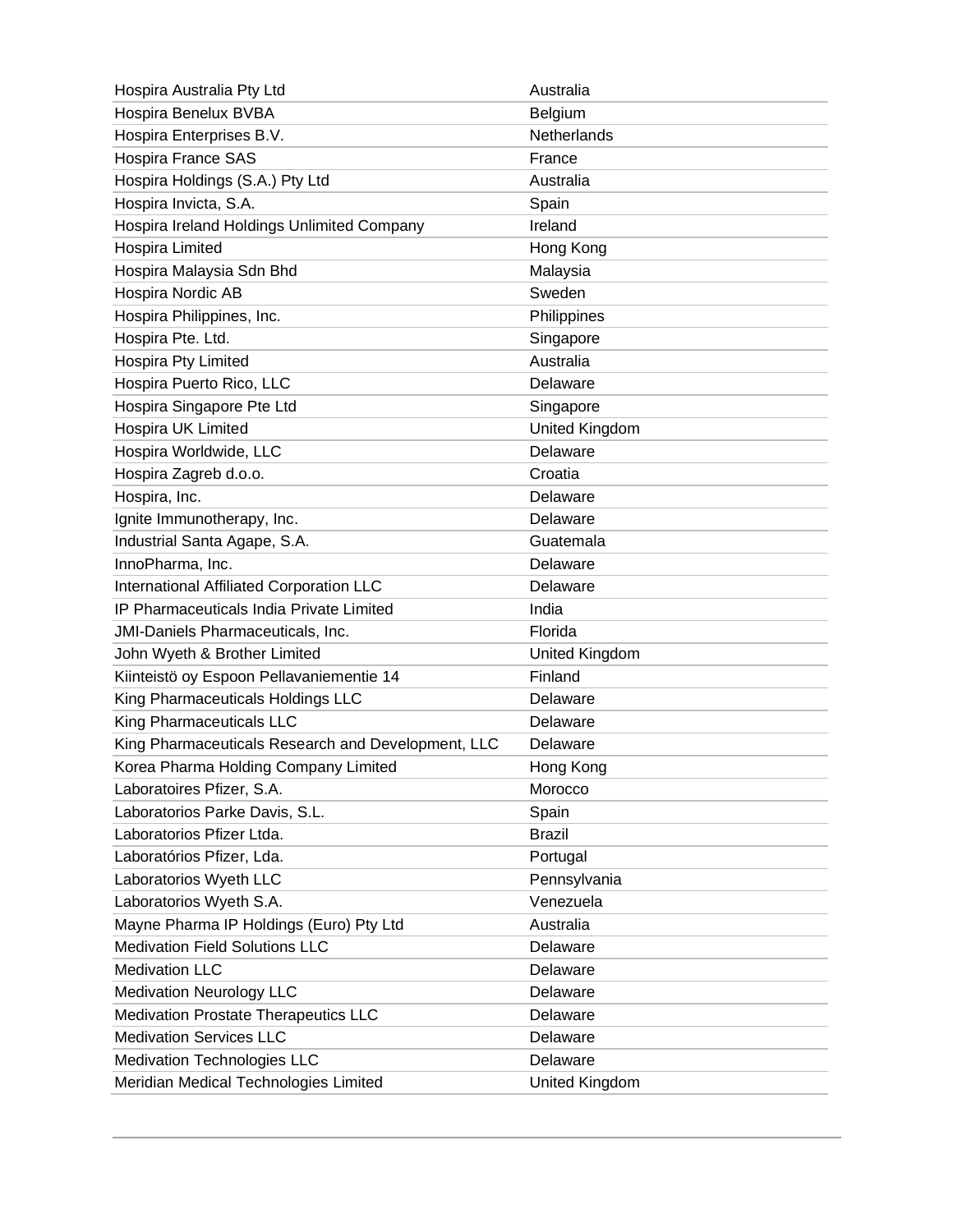| Meridian Medical Technologies, Inc.              | Delaware                      |
|--------------------------------------------------|-------------------------------|
| Monarch Pharmaceuticals, LLC                     | Tennessee                     |
| <b>MTG Divestitures LLC</b>                      | Delaware                      |
| <b>Neusentis Limited</b>                         | United Kingdom                |
| PAH USA IN8 LLC                                  | Delaware                      |
| <b>Parke Davis Limited</b>                       | Hong Kong                     |
| Parke Davis Productos Farmaceuticos Lda          | Portugal                      |
| Parke, Davis & Company LLC                       | Michigan                      |
| Parkedale Pharmaceuticals, Inc.                  | Michigan                      |
| <b>PBG Puerto Rico LLC</b>                       | Puerto Rico                   |
| PCH SpinCo B.V.                                  | <b>Netherlands</b>            |
| P-D Co., LLC                                     | Delaware                      |
| Peak Enterprises LLC                             | Delaware                      |
| PEMB OFG Spain Holding, S.L.                     | Spain                         |
| PF Asia Manufacturing B.V.                       | Netherlands                   |
| PF Consumer Healthcare Austria GmbH              | Austria                       |
| PF Consumer Healthcare Holdings LLC              | Delaware                      |
| PF Consumer Healthcare Holdings US Inc.          | Delaware                      |
| PF Consumer Healthcare Poland sp. z.o.o.         | Poland                        |
| PF Consumer Taiwan LLC                           | Delaware                      |
| PF Czech Republic Holdings B.V.                  | <b>Netherlands</b>            |
| PF Finland Holdings B.V.                         | <b>Netherlands</b>            |
| PF OFG Ireland 1 B.V.                            | <b>Netherlands</b>            |
| PF OFG Ireland 2 B.V.                            | Netherlands                   |
| PF OFG Mexico B.V.                               | Netherlands                   |
| PF OFG Philippines B.V.                          | <b>Netherlands</b>            |
| PF OFG Philippines, Inc.                         | Philippines                   |
| PF OFG Sdn. Bhd.                                 | Malaysia                      |
| PF OFG South Korea 1 B.V.                        | Netherlands                   |
| PF OFG South Korea 2 B.V.                        | Netherlands                   |
| PF OFG Spain B.V.                                | Netherlands                   |
| PF PR Holdings C.V.                              | Netherlands                   |
| PF PRISM C.V.                                    | Netherlands                   |
| PF PRISM Holdings B.V.                           | Netherlands                   |
| PF PRISM IMB B.V.                                | <b>Netherlands</b>            |
| PF Prism S.á.r.l.                                | Luxembourg                    |
| PFE Holdings G.K.                                | Japan                         |
| PFE Pfizer Holdings 1 LLC                        | Delaware                      |
| PFE PHAC Holdings 1 LLC                          | Delaware                      |
| PFE Wyeth Holdings LLC                           | Delaware                      |
| PFE Wyeth-Ayerst (Asia) LLC                      | Delaware                      |
| Pfizer                                           | France                        |
| Pfizer (China) Research and Development Co. Ltd. | People's Republic of<br>China |
| Pfizer (Malaysia) Sdn Bhd                        | Malaysia                      |
| Pfizer (Perth) Pty Ltd                           | Australia                     |
| Pfizer (Thailand) Limited                        | Thailand                      |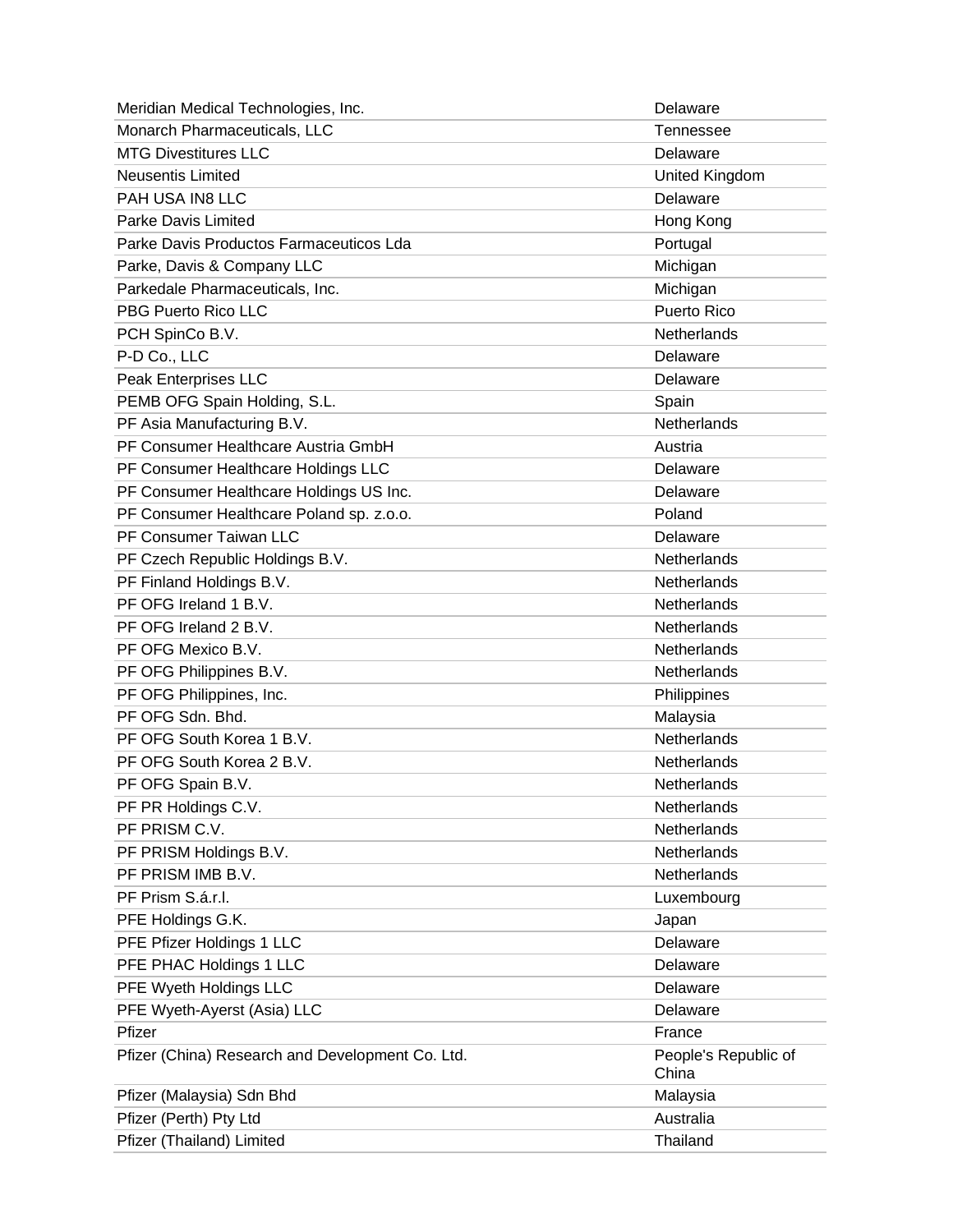| Pfizer (Wuhan) Research and Development Co. Ltd.                                             | People's Republic of<br>China |
|----------------------------------------------------------------------------------------------|-------------------------------|
| <b>Pfizer AB</b>                                                                             | Sweden                        |
| Pfizer Advanced Pharmaceutical Company Limited                                               | Taiwan                        |
| Pfizer Africa & Middle East for Pharmaceuticals, Veterinarian Products &<br>Chemicals S.A.E. | Egypt                         |
| Pfizer Afrique de L'Ouest                                                                    | Senegal                       |
| <b>Pfizer AG</b>                                                                             | Switzerland                   |
| <b>Pfizer Anti-Infectives AB</b>                                                             | Sweden                        |
| Pfizer ApS                                                                                   | Denmark                       |
| <b>Pfizer AS</b>                                                                             | Norway                        |
| Pfizer Asia Manufacturing Pte. Ltd.                                                          | Singapore                     |
| Pfizer Asia Pacific Pte Ltd.                                                                 | Singapore                     |
| Pfizer Australia Holdings B.V.                                                               | <b>Netherlands</b>            |
| Pfizer Australia Holdings Pty Limited                                                        | Australia                     |
| Pfizer Australia Investments Pty Ltd                                                         | Australia                     |
| Pfizer Australia Pty Ltd                                                                     | Australia                     |
| Pfizer B.V.                                                                                  | Netherlands                   |
| Pfizer BH D.o.o.                                                                             | Bosnia and<br>Herzegovina     |
| Pfizer Biofarmacêutica, Sociedade Unipessoal Lda                                             | Portugal                      |
| Pfizer Biologics (Hangzhou) Co. Ltd                                                          | People's Republic of<br>China |
| Pfizer Biologics Ireland Holdings Limited                                                    | Ireland                       |
| Pfizer Biopharma Egypt Import LLC                                                            | Egypt                         |
| Pfizer Biopharmaceuticals Egypt LLC                                                          | Egypt                         |
| <b>Pfizer Biotech Corporation</b>                                                            | Taiwan                        |
| Pfizer Bolivia S.A.                                                                          | <b>Bolivia</b>                |
| Pfizer Canada ULC / Pfizer Canada SRI                                                        | Canada                        |
| Pfizer CentreSource Asia Pacific Pte. Ltd.                                                   | Singapore                     |
| Pfizer Chile S.A.                                                                            | Chile                         |
| Pfizer Cia. Ltda.                                                                            | Ecuador                       |
| Pfizer Colombia Spinco I LLC                                                                 | Pennsylvania                  |
| Pfizer Commercial Holdings TRAE Kft.                                                         | Hungary                       |
| Pfizer Commercial TRAE Trading Kft.                                                          | Hungary                       |
| <b>Pfizer Consumer Healthcare</b>                                                            | United Kingdom                |
| Pfizer Corporation Austria Gesellschaft m.b.H.                                               | Austria                       |
| Pfizer Corporation Hong Kong Limited                                                         | Hong Kong                     |
| Pfizer Corporation S. de R.L.                                                                | Panama                        |
| Pfizer Croatia d.o.o.                                                                        | Croatia                       |
| <b>Pfizer Deutschland GmbH</b>                                                               | Germany                       |
| Pfizer Development B.V.                                                                      | Netherlands                   |
| <b>Pfizer Development LLC</b>                                                                | Delaware                      |
| Pfizer Development LP                                                                        | United Kingdom                |
| Pfizer Development Services (UK) Limited                                                     | United Kingdom                |
| Pfizer Dominicana, S.R.L                                                                     | Dominican Republic            |
| Pfizer East India B.V.                                                                       | Netherlands                   |
| Pfizer Eastern Investments B.V.                                                              | Netherlands                   |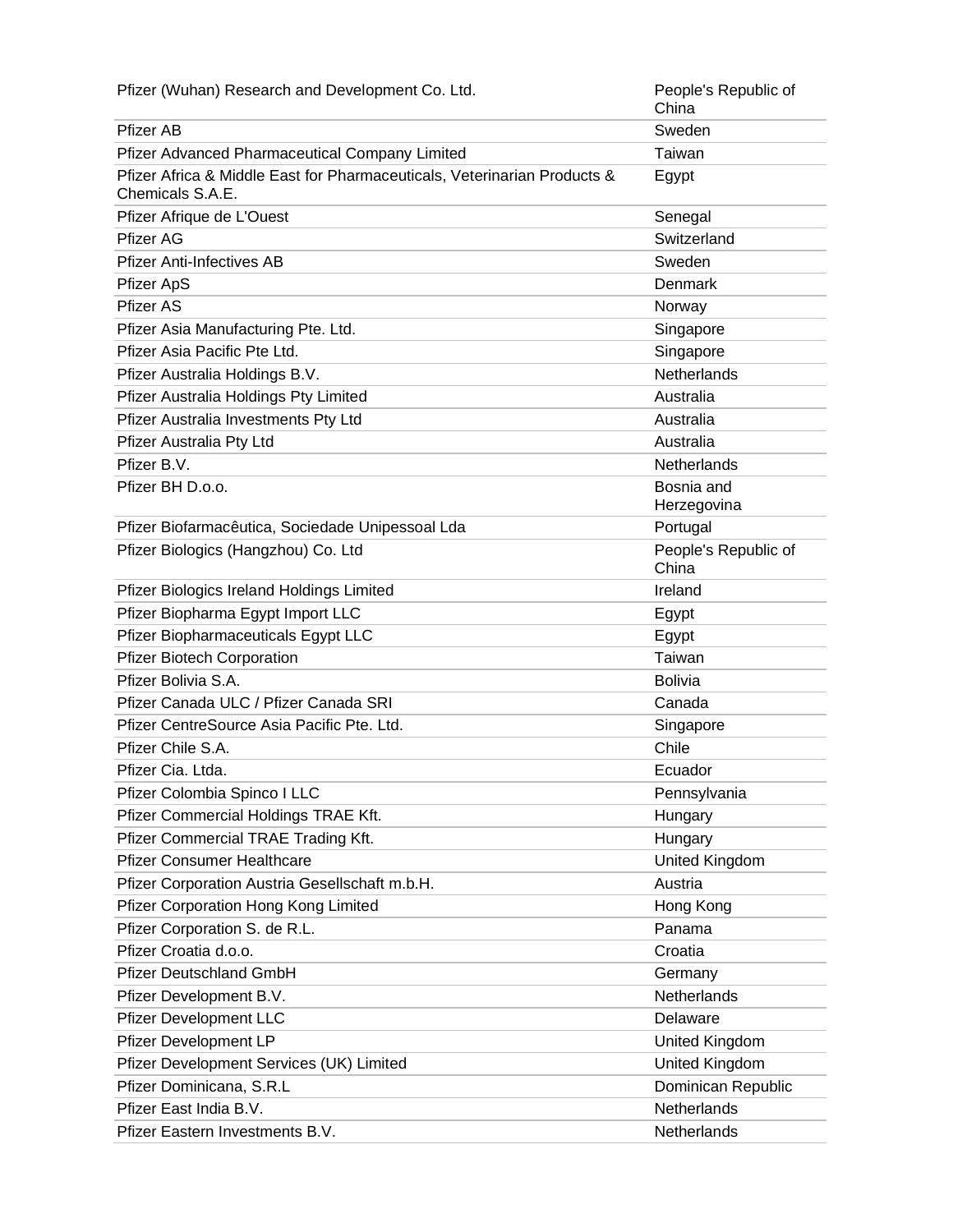| Pfizer Egypt S.A.E.                                  | Egypt                         |
|------------------------------------------------------|-------------------------------|
| Pfizer Enterprise Holdings B.V.                      | Netherlands                   |
| <b>Pfizer Enterprises LLC</b>                        | Delaware                      |
| <b>Pfizer Enterprises SARL</b>                       | Luxembourg                    |
| Pfizer ESP Pty. Ltd.                                 | Australia                     |
| Pfizer Established Medicine Italy S.r.l.             | Italy                         |
| Pfizer Europe Finance B.V.                           | Netherlands                   |
| Pfizer Export B.V.                                   | <b>Netherlands</b>            |
| <b>Pfizer Export Company</b>                         | Ireland                       |
| Pfizer Export Holding Company B.V                    | Netherlands                   |
| Pfizer Finance Share Service (Dalian) Co., Ltd.      | People's Republic of<br>China |
| <b>Pfizer Financial Services</b>                     | Belgium                       |
| <b>Pfizer France International Investments</b>       | France                        |
| Pfizer Free Zone Panama, S. de R.L.                  | Panama                        |
| Pfizer GEP, S.L.                                     | Spain                         |
| Pfizer Global Holdings B.V.                          | Netherlands                   |
| Pfizer Global Supply Japan Inc.                      | Japan                         |
| <b>Pfizer Global Trading</b>                         | Ireland                       |
| Pfizer Group Luxembourg SARL                         | Luxembourg                    |
| <b>Pfizer Gulf FZ-LLC</b>                            | <b>United Arab Emirates</b>   |
| Pfizer H.C.P. Corporation                            | New York                      |
| <b>Pfizer Health AB</b>                              | Sweden                        |
| Pfizer Health Solutions Inc.                         | Delaware                      |
| Pfizer Healthcare India Private Limited              | India                         |
| <b>Pfizer Healthcare Ireland</b>                     | Ireland                       |
| Pfizer Hellas, A.E.                                  | Greece                        |
| Pfizer Himalaya Holdings Coöperatief U.A.            | Netherlands                   |
| <b>Pfizer Holding France</b>                         | France                        |
| <b>Pfizer Holding Ventures</b>                       | Ireland                       |
| <b>Pfizer Holdings Corporation</b>                   | Delaware                      |
| Pfizer Holdings Europe Unlimited Company             | Ireland                       |
| Pfizer Holdings G.K.                                 | Japan                         |
| Pfizer Holdings International Corporation            | Delaware                      |
| Pfizer Holdings International Luxembourg (PHIL) SARL | Luxembourg                    |
| Pfizer Hungary Holdings TRAE Kft.                    | Hungary                       |
| Pfizer Ilaclari Limited Sirketi                      | Turkey                        |
| <b>Pfizer Innovations AB</b>                         | Sweden                        |
| <b>Pfizer Innovations LLC</b>                        | Russia                        |
| Pfizer Innovative Supply Point International BVBA    | Belgium                       |
| <b>Pfizer International LLC</b>                      | New York                      |
| Pfizer International Markets B.V.                    | Netherlands                   |
| <b>Pfizer International Operations</b>               | France                        |
| Pfizer International S. de R.L.                      | Panama                        |
| Pfizer International Trading (Shanghai) Limited      | People's Republic of<br>China |
| Pfizer Investment Capital Unlimited Company          | Ireland                       |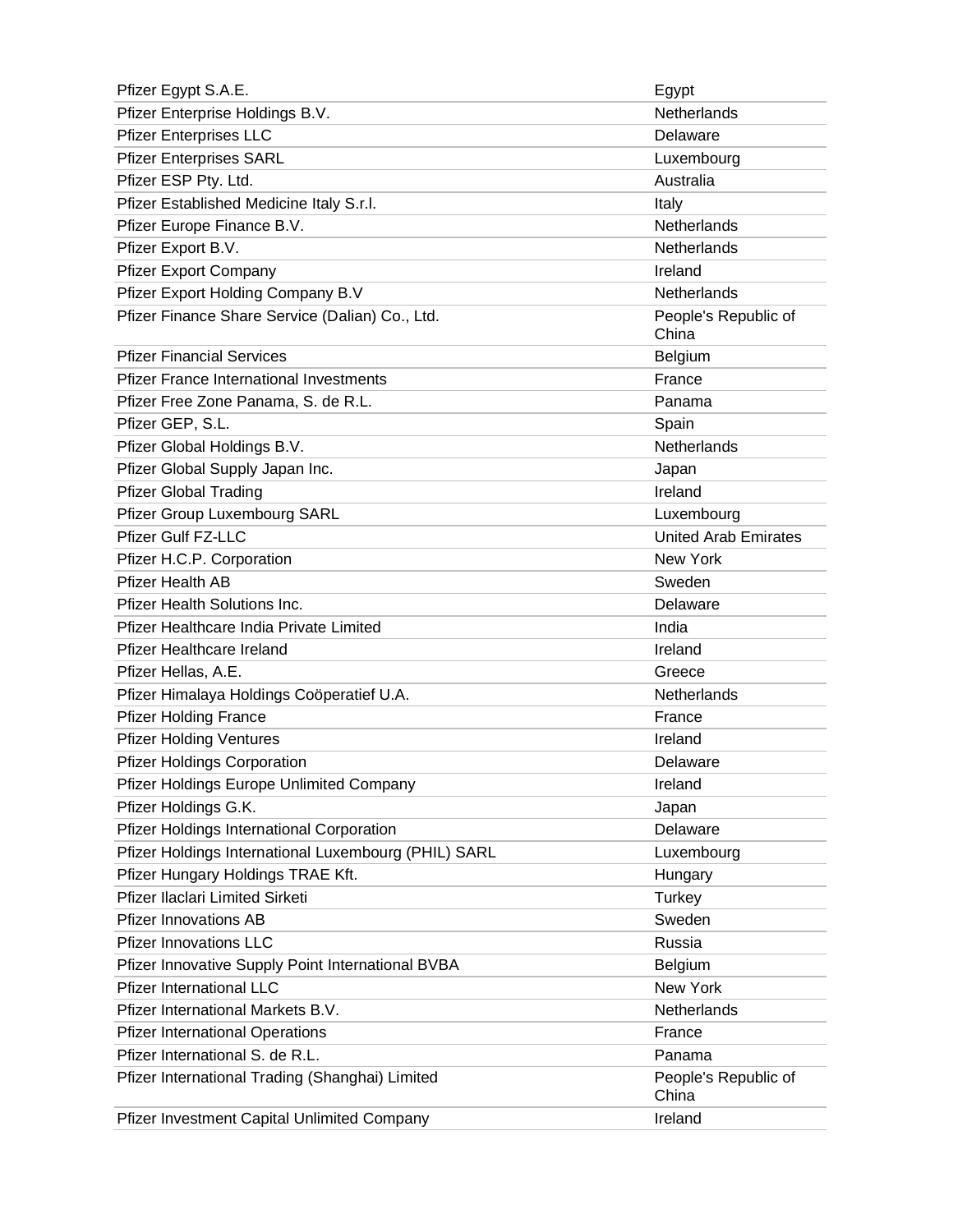| Pfizer Investment Co. Ltd.                                                 | People's Republic of<br>China |
|----------------------------------------------------------------------------|-------------------------------|
| Pfizer Investment Holdings S.a.r.l.                                        | Luxembourg                    |
| <b>Pfizer Ireland Investments Limited</b>                                  | Ireland                       |
| Pfizer Ireland PFE Holding 1 LLC                                           | Delaware                      |
| Pfizer Ireland PFE Holding 2 LLC                                           | Delaware                      |
| <b>Pfizer Ireland Pharmaceuticals</b>                                      | Ireland                       |
| Pfizer Ireland Ventures Unlimited Company                                  | Ireland                       |
| Pfizer Italia S.r.I.                                                       | Italy                         |
| Pfizer Italy Group Holding S.r.l.                                          | Italy                         |
| Pfizer Japan Inc.                                                          | Japan                         |
| Pfizer Laboratories (Pty) Limited                                          | South Africa                  |
| <b>Pfizer Laboratories Limited</b>                                         | Kenya                         |
| <b>Pfizer Leasing Ireland Limited</b>                                      | Ireland                       |
| <b>Pfizer Leasing UK Limited</b>                                           | United Kingdom                |
| <b>Pfizer Limited</b>                                                      | India                         |
| <b>Pfizer Limited</b>                                                      | Taiwan                        |
| <b>Pfizer Limited</b>                                                      | United Kingdom                |
| <b>Pfizer LLC</b>                                                          | Russia                        |
| Pfizer Luxco Holdings SARL                                                 | Luxembourg                    |
| Pfizer Luxembourg Global Holdings S.à r.l.                                 | Luxembourg                    |
| Pfizer Luxembourg SARL                                                     | Luxembourg                    |
| Pfizer Manufacturing Austria G.m.b.H.                                      | Austria                       |
| Pfizer Manufacturing Belgium N.V.                                          | Belgium                       |
| Pfizer Manufacturing Deutschland GmbH                                      | Germany                       |
| Pfizer Manufacturing Deutschland Grundbesitz GmbH & Co. KG                 | Germany                       |
| <b>Pfizer Manufacturing Holdings LLC</b>                                   | Delaware                      |
| Pfizer Manufacturing Ireland Unlimited Company                             | Ireland                       |
| <b>Pfizer Manufacturing LLC</b>                                            | Delaware                      |
| <b>Pfizer Manufacturing Services</b>                                       | Ireland                       |
| Pfizer MAP Holding, Inc.                                                   | Delaware                      |
| Pfizer Medical Technology Group (Belgium) N.V.                             | Belgium                       |
| Pfizer Medicamentos Genericos e Participacoes Ltda.                        | <b>Brazil</b>                 |
| Pfizer Mexico Holding 2 B.V.                                               | Netherlands                   |
| Pfizer Mexico Holding B.V.                                                 | Netherlands                   |
| Pfizer Mexico, S.A. de C.V.                                                | Mexico                        |
| Pfizer Middle East for Pharmaceuticals, Animal Health and Chemicals S.A.E. | Egypt                         |
| <b>Pfizer New Zealand Limited</b>                                          | New Zealand                   |
| Pfizer Norge AS                                                            | Norway                        |
| <b>Pfizer North America Services LLC</b>                                   | Delaware                      |
| Pfizer OFG Germany GmbH                                                    | Germany                       |
| Pfizer OTC B.V.                                                            | Netherlands                   |
| <b>Pfizer Overseas LLC</b>                                                 | Delaware                      |
| Pfizer Oy                                                                  | Finland                       |
| <b>Pfizer Pakistan Limited</b>                                             | Pakistan                      |
| Pfizer Parke Davis (Thailand) Ltd.                                         | Thailand                      |
| Pfizer Parke Davis Sdn. Bhd.                                               | Malaysia                      |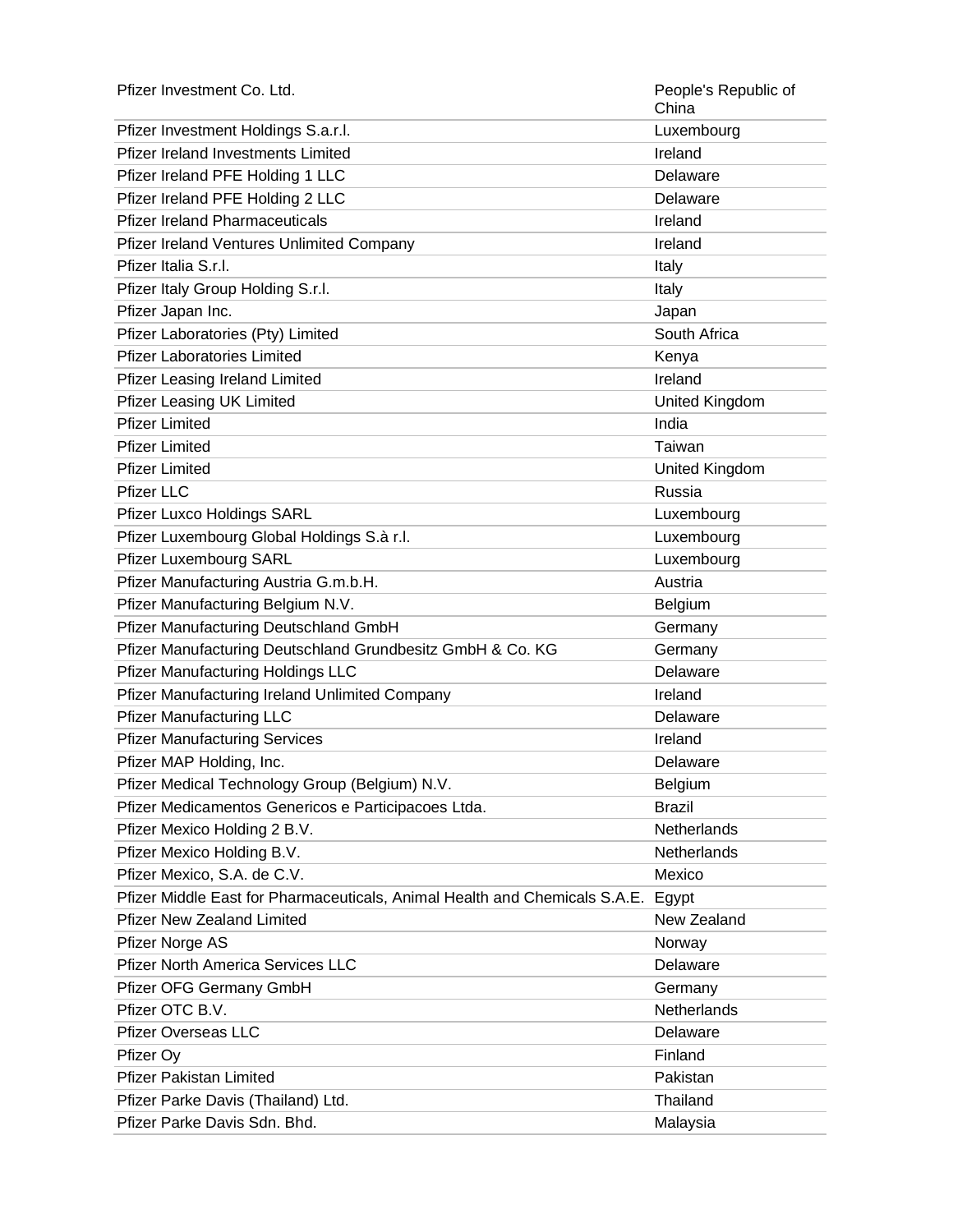| Pfizer PFE ApS                                                                               | Denmark                       |
|----------------------------------------------------------------------------------------------|-------------------------------|
| Pfizer PFE AsiaPac Holding B.V.                                                              | Netherlands                   |
| Pfizer PFE Australia Holding B.V.                                                            | Netherlands                   |
| Pfizer PFE Australia Pty Ltd                                                                 | Australia                     |
| Pfizer PFE Belgium SPRL                                                                      | Belgium                       |
| Pfizer PFE CIA, Ltda.                                                                        | Ecuador                       |
| Pfizer PFE Colombia Holding LLC                                                              | Delaware                      |
| Pfizer PFE Croatia Holding B.V.                                                              | Netherlands                   |
| Pfizer PFE Eastern Investments B.V.                                                          | <b>Netherlands</b>            |
| Pfizer PFE Finland Oy                                                                        | Finland                       |
| <b>Pfizer PFE France</b>                                                                     | France                        |
| Pfizer PFE Global Holdings B.V.                                                              | Netherlands                   |
| Pfizer PFE İlaçları Anonim Şirketi                                                           | Turkey                        |
| Pfizer PFE Ireland Pharmaceuticals Holding 1 B.V.                                            | Netherlands                   |
| <b>Pfizer PFE Limited</b>                                                                    | Taiwan                        |
| Pfizer PFE Norway Holding S.à r.l.                                                           | Luxembourg                    |
| Pfizer PFE Peru S.R.L.                                                                       | Peru                          |
| Pfizer PFE Pharmaceuticals Israel Holding LLC                                                | Delaware                      |
| Pfizer PFE Pharmaceuticals Israel Ltd.                                                       | Israel                        |
| Pfizer PFE PILSA Holdco S.à r.l.                                                             | Luxembourg                    |
| <b>Pfizer PFE Private Limited</b>                                                            | Singapore                     |
| Pfizer PFE Service Company Holding B.V.                                                      | <b>Netherlands</b>            |
| Pfizer PFE Singapore Holding B.V.                                                            | Netherlands                   |
| Pfizer PFE Singapore Pte. Ltd.                                                               | Singapore                     |
| Pfizer PFE Spain B.V.                                                                        | <b>Netherlands</b>            |
| Pfizer PFE Spain Holding, S.L.                                                               | Spain                         |
| <b>Pfizer PFE Switzerland GmbH</b>                                                           | Switzerland                   |
| Pfizer PFE Turkey Holding 1 B.V.                                                             | Netherlands                   |
| Pfizer PFE Turkey Holding 2 B.V.                                                             | Netherlands                   |
| Pfizer PFE UK Holding 4 LP                                                                   | United Kingdom                |
| Pfizer PFE US Holdings 4 LLC                                                                 | Delaware                      |
| Pfizer PFE US Holdings 5 LLC                                                                 | Delaware                      |
| Pfizer PFE, spol. s r.o.                                                                     | <b>Czech Republic</b>         |
| <b>Pfizer Pharm Algerie</b>                                                                  | Algeria                       |
| Pfizer Pharma GmbH                                                                           | Germany                       |
| Pfizer Pharma PFE GmbH                                                                       | Germany                       |
| Pfizer Pharmaceutical (Wuxi) Co., Ltd.                                                       | People's Republic of<br>China |
| Pfizer Pharmaceutical Trading Limited Liability Company (a/k/a Pfizer Kft. or<br>Pfizer LLC) | Hungary                       |
| Pfizer Pharmaceuticals Global B.V.                                                           | Netherlands                   |
| Pfizer Pharmaceuticals Israel Ltd.                                                           | Israel                        |
| Pfizer Pharmaceuticals K.K.                                                                  | Japan                         |
| <b>Pfizer Pharmaceuticals Korea Limited</b>                                                  | Korea                         |
| <b>Pfizer Pharmaceuticals LLC</b>                                                            | Delaware                      |
| Pfizer Pharmaceuticals Ltd.                                                                  | People's Republic of<br>China |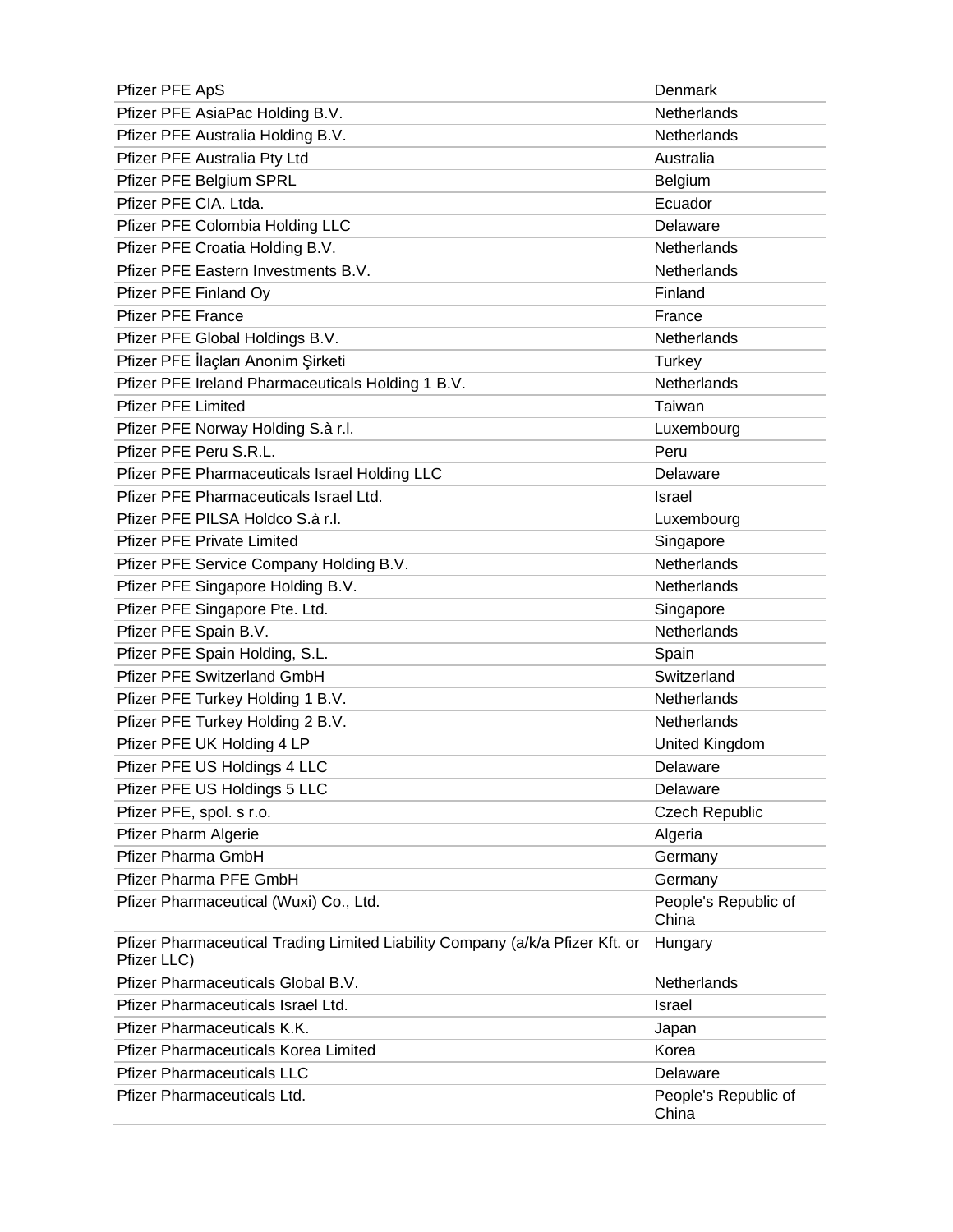| Pfizer Pharmaceuticals Science and Technology Co., Ltd. | People's Republic of<br>China |
|---------------------------------------------------------|-------------------------------|
| <b>Pfizer Pharmaceuticals Tunisie Sarl</b>              | Tunisia                       |
| Pfizer Pigments Inc.                                    | Delaware                      |
| Pfizer Polska Sp. z.o.o.                                | Poland                        |
| <b>Pfizer Private Limited</b>                           | Singapore                     |
| <b>Pfizer Production LLC</b>                            | Delaware                      |
| Pfizer Products Inc.                                    | Connecticut                   |
| <b>Pfizer Products India Private Limited</b>            | India                         |
| Pfizer R&D Holding B.V.                                 | <b>Netherlands</b>            |
| Pfizer R&D Japan G.K.                                   | Japan                         |
| Pfizer R&D UK Limited                                   | United Kingdom                |
| Pfizer Research (NC), Inc.                              | Delaware                      |
| <b>Pfizer Romania SRL</b>                               | Romania                       |
| Pfizer S.A.                                             | Peru                          |
| Pfizer S.A. (Belgium)                                   | Belgium                       |
| Pfizer S.A.S.                                           | Colombia                      |
| Pfizer S.G.P.S. Lda.                                    | Portugal                      |
| Pfizer S.r.I.                                           | Italy                         |
| Pfizer S.R.L.                                           | Argentina                     |
| <b>Pfizer Saidal Manufacturing</b>                      | Algeria                       |
| <b>Pfizer Saudi Limited</b>                             | Saudi Arabia                  |
| Pfizer Service Company BVBA                             | Belgium                       |
| Pfizer Service Company Ireland Unlimited Company        | Ireland                       |
| <b>Pfizer Services 1</b>                                | France                        |
| <b>Pfizer Services LLC</b>                              | Delaware                      |
| <b>Pfizer Shared Services Unlimited Company</b>         | Ireland                       |
| Pfizer Shareholdings Intermediate SARL                  | Luxembourg                    |
| Pfizer Singapore Holding Pte. Ltd.                      | Singapore                     |
| <b>Pfizer Specialties Limited</b>                       | Nigeria                       |
| Pfizer SRB d.o.o.                                       | Serbia                        |
| Pfizer Strategic Investment Holdings LLC                | Delaware                      |
| Pfizer Trading Polska sp.z.o.o.                         | Poland                        |
| Pfizer TRAE Holdings Kft.                               | Hungary                       |
| Pfizer Transactions Ireland Unlimited Company           | Ireland                       |
| <b>Pfizer Transactions LLC</b>                          | Delaware                      |
| <b>Pfizer Tunisie SA</b>                                | Tunisia                       |
| Pfizer UPJ G.K.                                         | Japan                         |
| Pfizer Upjohn Hong Kong Limited                         | Hong Kong                     |
| Pfizer Upjohn Korea Limited                             | Korea                         |
| Pfizer Upjohn Management Co., Ltd.                      | People's Republic of          |
|                                                         | China                         |
| Pfizer Upjohn Medical Trading Co., Ltd.                 | People's Republic of<br>China |
| <b>Pfizer Vaccines LLC</b>                              | Delaware                      |
| Pfizer Venezuela, S.A.                                  | Venezuela                     |
| <b>Pfizer Venture Investments LLC</b>                   | Delaware                      |
| Pfizer Ventures (US) LLC                                | Delaware                      |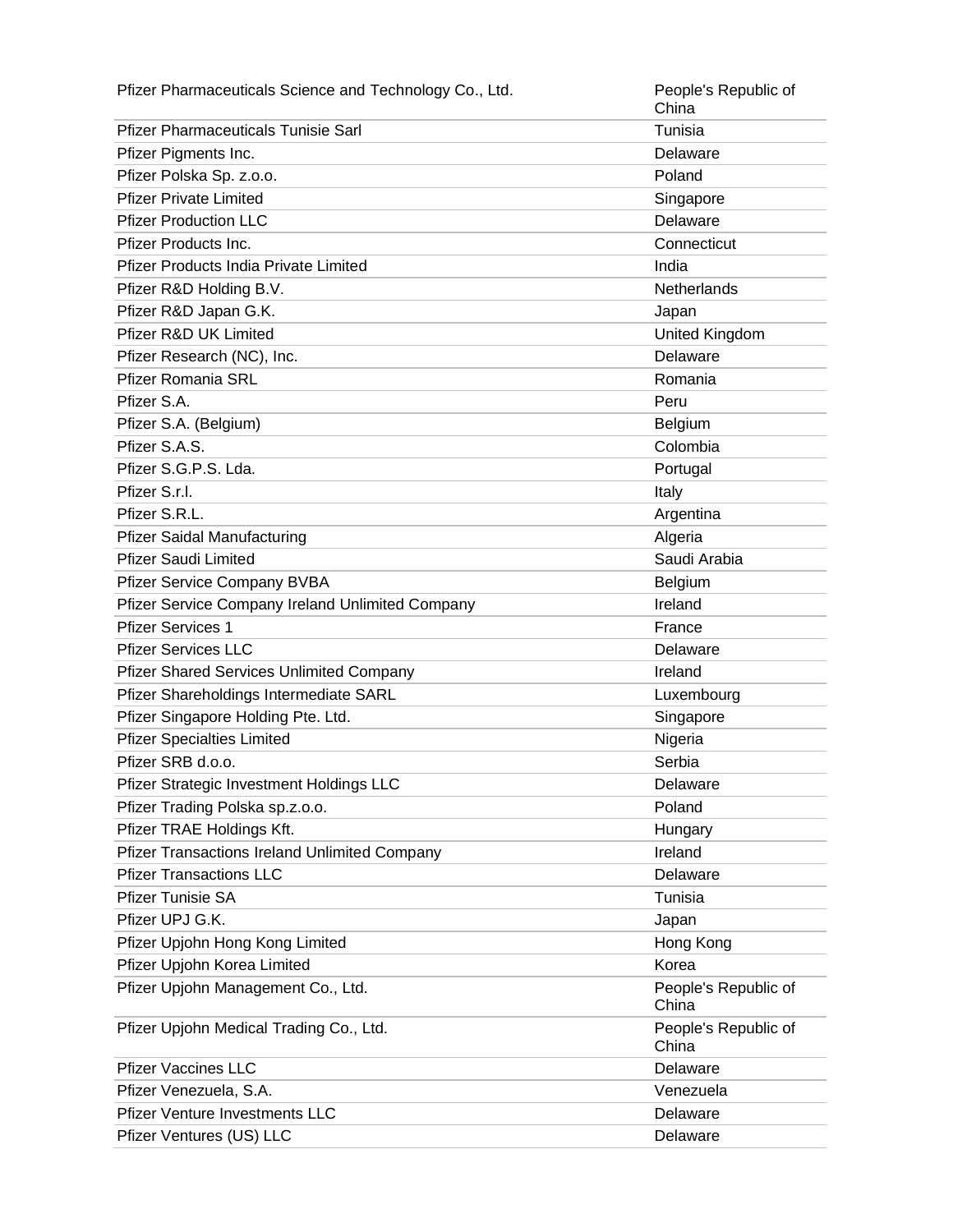| <b>Pfizer Ventures LLC</b>                         | Delaware              |
|----------------------------------------------------|-----------------------|
| <b>Pfizer Worldwide Services Unlimited Company</b> | Ireland               |
| Pfizer Zona Franca, S.A.                           | Costa Rica            |
| Pfizer, Inc.                                       | Philippines           |
| Pfizer, S.A.                                       | Costa Rica            |
| Pfizer, S.A. de C.V.                               | Mexico                |
| Pfizer, S.L.                                       | Spain                 |
| Pfizer, spol. s r.o.                               | <b>Czech Republic</b> |
| Pharmacia & Upjohn Company LLC                     | Delaware              |
| Pharmacia & Upjohn LLC                             | Delaware              |
| Pharmacia & Upjohn, S.A. de C.V.                   | Mexico                |
| Pharmacia Brasil Ltda.                             | <b>Brazil</b>         |
| Pharmacia Hepar LLC                                | Delaware              |
| Pharmacia Holding AB                               | Sweden                |
| Pharmacia Inter-American LLC                       | Pennsylvania          |
| Pharmacia International B.V.                       | Netherlands           |
| <b>Pharmacia Limited</b>                           | United Kingdom        |
| Pharmacia LLC                                      | Delaware              |
| Pharmacia Nostrum, S.A.                            | Spain                 |
| PHIVCO Corp.                                       | Delaware              |
| PHIVCO Holdco S.à r.l.                             | Luxembourg            |
| PHIVCO Luxembourg S.à r.l.                         | Luxembourg            |
| PIMB OFG Spain Holding, S.L.                       | Spain                 |
| PRISM Holdings B.V.                                | <b>Netherlands</b>    |
| PT. Pfizer Indonesia                               | Indonesia             |
| PT. Pfizer Parke Davis                             | Indonesia             |
| <b>Purepac Pharmaceutical Holdings LLC</b>         | Delaware              |
| <b>Renrall LLC</b>                                 | Wyoming               |
| Rinat Neuroscience Corp.                           | Delaware              |
| Roerig Produtos Farmaceuticos, Lda.                | Portugal              |
| Roerig S.A.                                        | Chile                 |
| Searle Laboratorios, Lda.                          | Portugal              |
| Servicios P&U, S. de R.L. de C.V.                  | Mexico                |
| Shiley LLC                                         | California            |
| Sinergis Farma-Produtos Farmaceuticos, Lda.        | Portugal              |
| Solinor LLC                                        | Delaware              |
| Sugen LLC                                          | Delaware              |
| <b>Tabor LLC</b>                                   | Delaware              |
| The Pfizer Incubator LLC                           | Delaware              |
| Therachon                                          | France                |
| Therachon Holding GmbH                             | Switzerland           |
| Upjohn (Thailand) Limited                          | Thailand              |
| Upjohn Australia Pty Ltd.                          | Australia             |
| Upjohn Belgium B.V.                                | Netherlands           |
| Upjohn Canada ULC                                  | Canada                |
| Upjohn Europe Holdings B.V.                        | Netherlands           |
| Upjohn Export B.V.                                 | Netherlands           |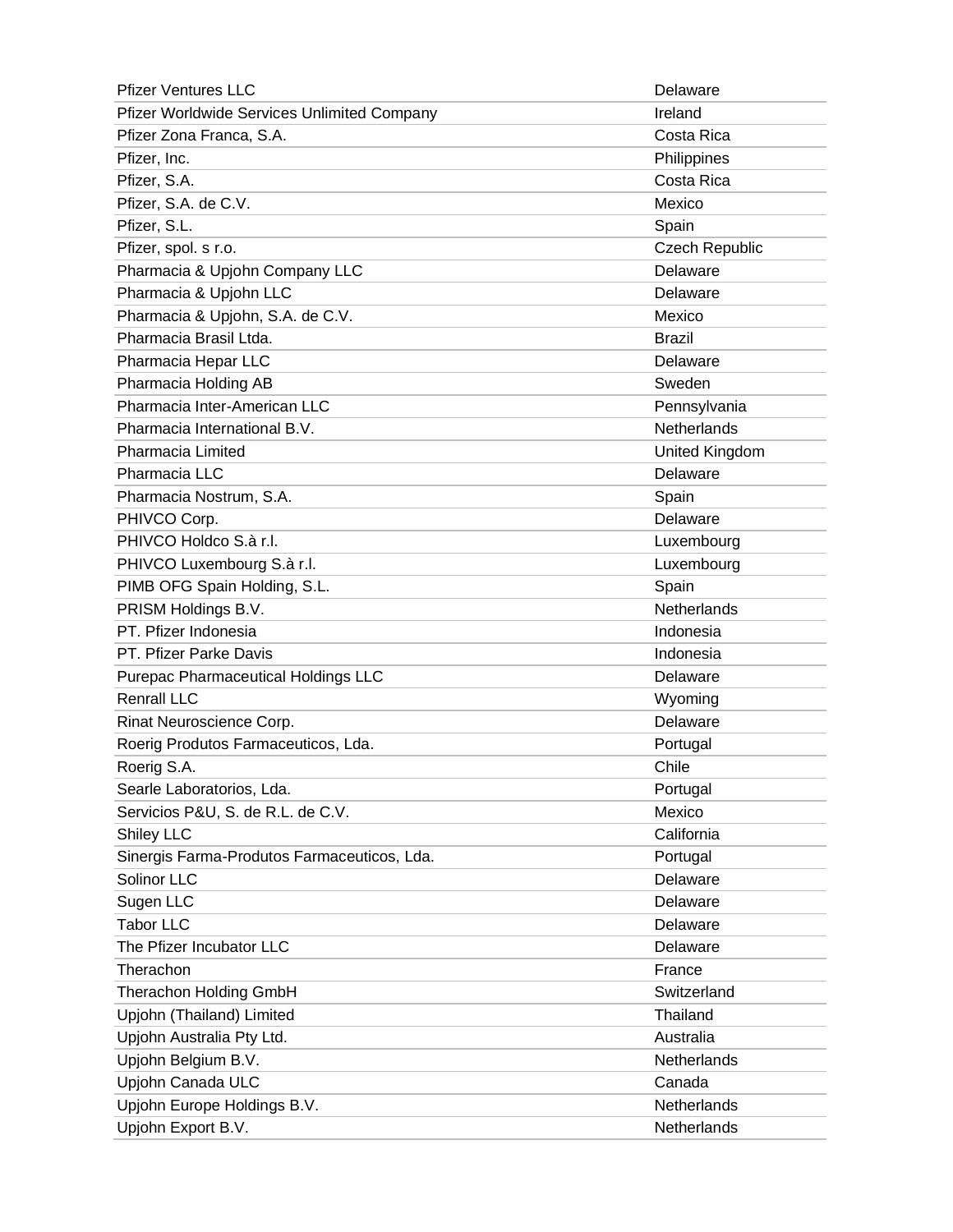| Upjohn Global Holdings B.V.                            | Netherlands                 |
|--------------------------------------------------------|-----------------------------|
| Upjohn Group Holdings B.V.                             | Netherlands                 |
| Upjohn Hellas Pharmaceutical Limited Liability Company | Greece                      |
| Upjohn Inc.                                            | Delaware                    |
| Upjohn Intermediate Holdings B.V.                      | Netherlands                 |
| Upjohn International Holdings B.V.                     | <b>Netherlands</b>          |
| Upjohn Laboratorios Lda.                               | Portugal                    |
| Upjohn Manufacturing Ireland Unlimited Company         | Ireland                     |
| Upjohn Middle East FZ-LLC                              | <b>United Arab Emirates</b> |
| Upjohn Netherlands B.V.                                | Netherlands                 |
| Upjohn New Zealand ULC                                 | New Zealand                 |
| Upjohn Pharma Mexico S. de R.L. de C.V.                | Mexico                      |
| Upjohn Pharmaceuticals Inc.                            | Delaware                    |
| Upjohn PR Holdings C.V.                                | Netherlands                 |
| Upjohn PRISM B.V.                                      | Netherlands                 |
| Upjohn South Africa                                    | South Africa                |
| Upjohn UK 2 Ltd.                                       | United Kingdom              |
| Upjohn UK Limited                                      | United Kingdom              |
| Upjohn US 1 LLC                                        | Delaware                    |
| Upjohn US 2 LLC                                        | Delaware                    |
| Upjohn US Employment Inc.                              | Delaware                    |
| Upjohn US Holdings Inc.                                | Delaware                    |
| Upjohn Worldwide Holdings Inc.                         | Delaware                    |
| Utah Acquisition Holdco Inc.                           | Delaware                    |
| Utah Acquisition Sub Inc.                              | Delaware                    |
| Vicuron Holdings LLC                                   | Delaware                    |
| Vinci Farma, S.A.                                      | Spain                       |
| Warner Lambert del Uruguay S.A.                        | Uruguay                     |
| Warner Lambert Ilac Sanayi ve Ticaret Limited Sirketi  | <b>Turkey</b>               |
| Warner-Lambert (Thailand) Limited                      | Thailand                    |
| Warner-Lambert Company AG                              | Switzerland                 |
| Warner-Lambert Company LLC                             | Delaware                    |
| Whitehall Laboratories Inc.                            | Delaware                    |
| W-L LLC                                                | Delaware                    |
| Wyeth (Thailand) Ltd.                                  | Thailand                    |
| Wyeth AB                                               | Sweden                      |
| Wyeth Ayerst Inc.                                      | Delaware                    |
| Wyeth Ayerst S.à r.l.                                  | Luxembourg                  |
| Wyeth Europa Limited                                   | United Kingdom              |
| Wyeth Farma, S.A.                                      | Spain                       |
| Wyeth Holdings LLC                                     | Maine                       |
| Wyeth Industria Farmaceutica Ltda.                     | <b>Brazil</b>               |
| Wyeth KFT.                                             | Hungary                     |
| Wyeth Lederle S.r.l.                                   | Italy                       |
| Wyeth Lederle Vaccines S.A.                            | Belgium                     |
| Wyeth LLC                                              | Delaware                    |
| Wyeth Pakistan Limited                                 | Pakistan                    |